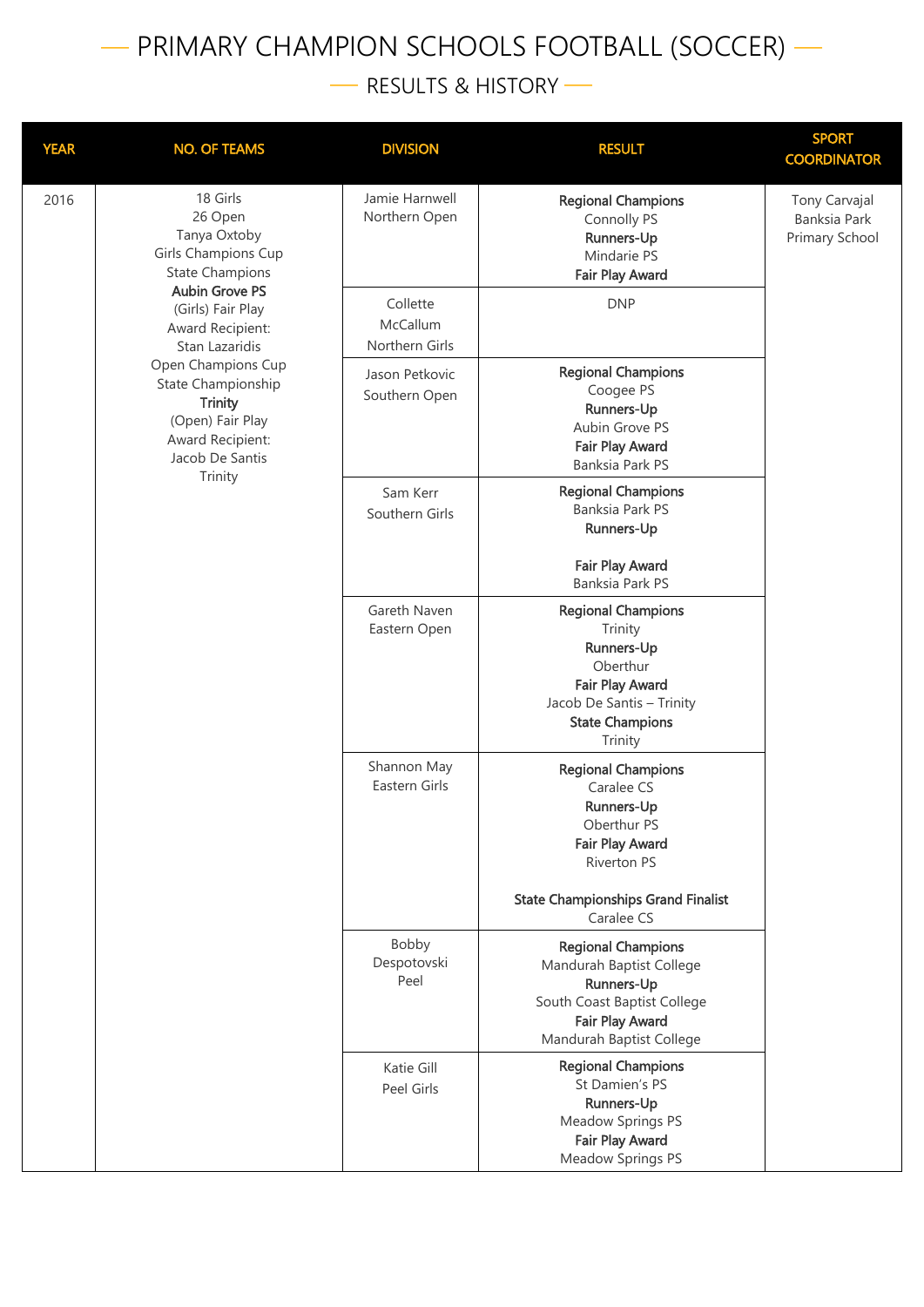| 2015 | 23 Girls<br>34 Open<br>Tanya Oxtoby<br>Inaugural<br>Pro Football Training Cup<br><b>Girls State Champions</b>                                                                                                                                                                                                                                           | Jamie Harnwell<br>Northern Open        | <b>Regional Champions</b><br>Mindarie PS<br>Runners-Up<br>Connolly PS<br><b>Fair Play Award</b><br>Lake Monger PS                                                                            | Tony Carvajal<br>Banksia Park<br>Primary School |
|------|---------------------------------------------------------------------------------------------------------------------------------------------------------------------------------------------------------------------------------------------------------------------------------------------------------------------------------------------------------|----------------------------------------|----------------------------------------------------------------------------------------------------------------------------------------------------------------------------------------------|-------------------------------------------------|
|      | <b>Mindarie PS</b><br>Pro Football Training Cup (Girls) Fair<br>Play<br>Award Recipient:<br><b>Rachel Wilson</b><br><b>Banksia Park PS</b><br>Stan Lazaridis<br>Inaugural<br>Pro Football Training Cup Open<br>State Championship<br><b>Trinity</b><br>Pro Football Training Cup (Open)<br>Fair Play<br>Award Recipient:<br>CJ Wilson<br><b>Trinity</b> | Collette<br>McCallum<br>Northern Girls | <b>Regional Champions</b><br>Mindarie PS<br>Runners-Up<br>Australian Islamic College<br>Fair Play Award<br>Australian Islamic College<br><b>State Champions</b><br>Mindarie PS               |                                                 |
|      |                                                                                                                                                                                                                                                                                                                                                         | Jason Petkovic<br>Southern Open        | <b>Regional Champions</b><br>Coogee PS<br>Runners-Up<br>Banksia Park PS<br>Fair Play Award<br>Caralee PS<br><b>State Championships Grand Finalist</b><br>Coogee PS                           |                                                 |
|      |                                                                                                                                                                                                                                                                                                                                                         | Sam Kerr<br>Southern Girls             | <b>Regional Champions</b><br>Banksia Park PS<br><b>Runners-Up</b><br>Phoenix PS<br><b>Fair Play Award</b><br>Banksia Park PS<br><b>State Championships Grand Finalist</b><br>Banksia Park PS |                                                 |
|      |                                                                                                                                                                                                                                                                                                                                                         | Gareth Naven<br>Eastern Open           | <b>Regional Champions</b><br>Trinity<br><b>Runners-Up</b><br>Oberthur<br><b>Fair Play Award</b><br>CJ Wilson - Trinity<br><b>State Champions</b><br>Trinity                                  |                                                 |
|      |                                                                                                                                                                                                                                                                                                                                                         | Shannon May<br>Eastern Girls           | <b>Regional Champions</b><br>Oberthur PS<br>Runners-Up<br>Leeming PS<br><b>Fair Play Award</b><br><b>TBC</b>                                                                                 |                                                 |
|      |                                                                                                                                                                                                                                                                                                                                                         | Bobby<br>Despotovski                   | <b>Regional Champions</b><br>Mandurah Baptist College<br>Runners-Up<br>South Coast Baptist College<br>Fair Play Award<br>Mandurah Baptist College                                            |                                                 |
|      |                                                                                                                                                                                                                                                                                                                                                         | Katie Gill<br>Peel Girls               | <b>Regional Champions</b><br>St Damien's PS<br><b>Runners-Up</b><br>Meadow Springs PS<br>Fair Play Award<br>Meadow Springs PS                                                                |                                                 |
| 2014 |                                                                                                                                                                                                                                                                                                                                                         | Jamie Harnwell<br>Northern Open        | <b>Regional Champions</b><br>Peter Moyes A<br>Runners-Up<br>Peter Moyes B<br><b>Inaugural Fair Play Award</b><br>Connolly                                                                    | Tony Carvajal<br>Banksia Park PS                |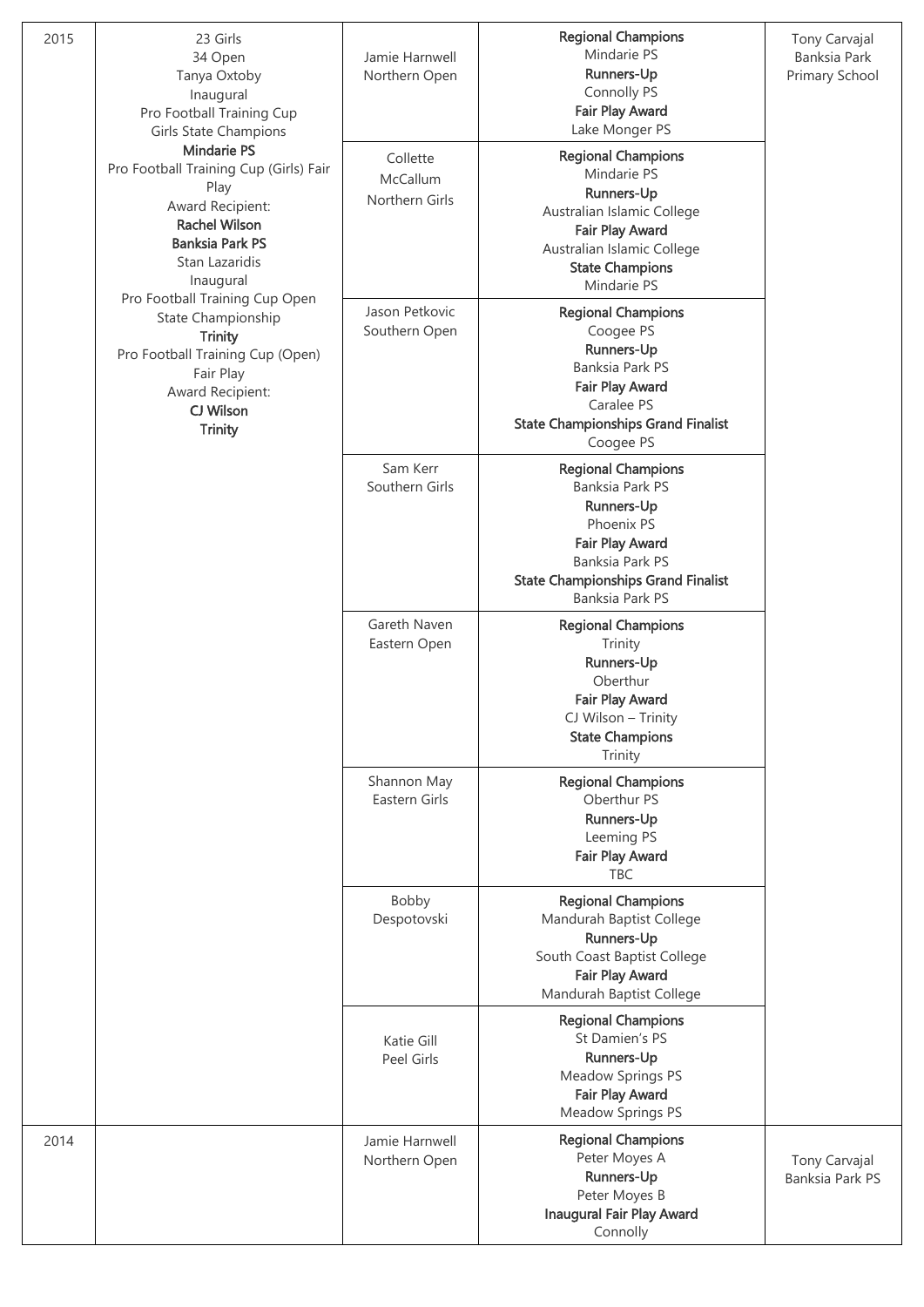|      | 23 Girls<br>40 Open                                                                                                                                                                                                           | Collette<br>McCallum<br>Northern Girls | <b>Regional Champions</b><br>Irene McCormack<br>Runners-Up<br>Mercy College                                                                                                              |                                         |
|------|-------------------------------------------------------------------------------------------------------------------------------------------------------------------------------------------------------------------------------|----------------------------------------|------------------------------------------------------------------------------------------------------------------------------------------------------------------------------------------|-----------------------------------------|
|      | Tanya Oxtoby<br>Glory Girls Cup<br><b>State Champions</b><br>Irene McCormack<br>Stan Lazaridis<br>Glory Cup State Championship<br>Meadow Springs A<br>Inaugural Glory Cup Final Fair Play<br>Award Recipient:<br>Liam Ellison | Jason Petkovic<br>Southern Open        | <b>Regional Champions</b><br><b>CBC</b> Fremantle A<br><b>State Championships Grand Finalist</b><br>Runners-Up<br><b>CBC</b> Fremantle B<br><b>Inaugural Fair Play Award</b><br>Rostrata |                                         |
|      |                                                                                                                                                                                                                               | Sam Kerr<br>Southern Girls             | <b>Regional Champions</b><br>Banksia Park<br>Runners-Up<br>Phoenix<br><b>State Championships Grand Finalist</b>                                                                          |                                         |
|      | <b>Meadow Springs PS</b>                                                                                                                                                                                                      | Gareth Naven<br>Eastern Open           | <b>Regional Champions</b><br>Parkwood<br>Runners-Up<br>Mount Lawley<br><b>Inaugural Fair Play Award</b><br>Forest Lakes                                                                  |                                         |
|      |                                                                                                                                                                                                                               | Shannon May<br>Eastern Girls           | <b>Regional Champions</b><br>Mercedes<br>Runners-Up<br>Middle Swan                                                                                                                       |                                         |
|      |                                                                                                                                                                                                                               | Bobby<br>Despotovski                   | <b>Regional Champions</b><br>Meadow Springs A<br>Runners-Up<br>Mandurah Baptist A<br><b>Inaugural Fair Play Award</b><br>Mandurah Baptist College                                        |                                         |
|      |                                                                                                                                                                                                                               | Katie Gill<br>Peel Girls               | <b>Regional Champions</b><br>Leda<br>Runners-Up<br>Rockingham Lakes                                                                                                                      |                                         |
| 2013 | 27 Girls<br>36 Open                                                                                                                                                                                                           | Jamie Harnwell<br>Northern Open        | <b>Regional Champions</b><br>Mercy College<br><b>Runner Up</b><br>Irene McCormack Catholic College                                                                                       | Tony Carvajal<br><b>Banksia Park PS</b> |
|      | <b>Glory Girls Cup</b><br><b>State Champions</b><br>Mercy College                                                                                                                                                             | Collette<br>McCallum<br>Northern Girls | <b>Regional Champions</b><br>Mercy College                                                                                                                                               |                                         |
|      | <b>Stan Lazaridis</b><br><b>Glory Cup State Champions</b><br>Christian Brothers College<br>Fremantle                                                                                                                          | Jason Petkovic<br>Southern Open        | <b>Regional Champions</b><br><b>CBC</b> Fremantle<br><b>Runner Up</b><br>Coogee                                                                                                          |                                         |
|      |                                                                                                                                                                                                                               | Sam Kerr<br>Southern Girls             | <b>Regional Champions</b><br>Phoenix PS                                                                                                                                                  |                                         |
|      |                                                                                                                                                                                                                               | Gareth Naven<br>Eastern Open           | <b>Regional Champions</b><br>Dawson Park<br><b>Runner Up</b><br><b>Forest Crescent PS</b>                                                                                                |                                         |
|      |                                                                                                                                                                                                                               | Shannon May<br>Eastern Girls           | <b>State Championships</b><br><b>Grand Finalists</b><br><b>Forest Crescent</b>                                                                                                           |                                         |
|      |                                                                                                                                                                                                                               | Bobby<br>Despotovski<br>Peel Open      | <b>Regional Champions</b><br>Leda PS<br><b>Runner Up</b><br>Hillman PS                                                                                                                   |                                         |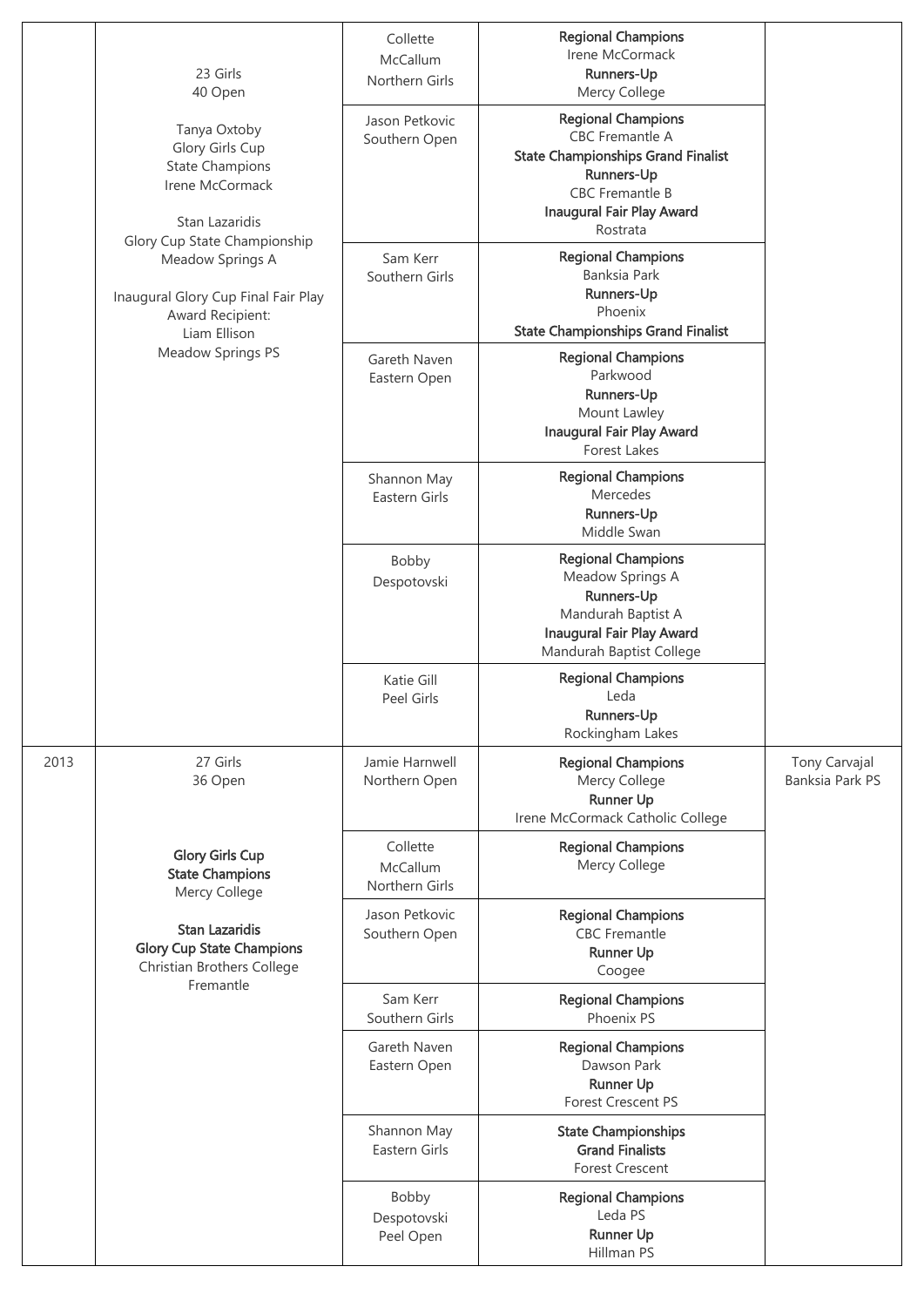|      |                                                                                                      | Katie Gill<br>Peel Girls               | <b>Regional Champions</b><br>Mandurah Baptist College |                                  |
|------|------------------------------------------------------------------------------------------------------|----------------------------------------|-------------------------------------------------------|----------------------------------|
| 2012 | 26 Girls<br>42 Open<br>Inaugural Tanya OxtobyGlory Girls<br><b>Cup State Champions</b><br>Phoenix PS | Jamie Harnwell<br>Northern Open        | Irene McCormack<br>Catholic College                   | Tony Carvajal<br>Banksia Park PS |
|      |                                                                                                      | Collette<br>McCallum<br>Northern Girls | Kinross PS                                            |                                  |
|      | Inaugural Stan Lazaridis Glory<br><b>Cup State Champions</b><br>Irene McCormack Catholic College     | Jason Petkovic<br>Southern Open        | <b>CBC</b> Fremantle                                  |                                  |
|      |                                                                                                      | Sam Kerr<br>Southern Girls             | Phoenix PS                                            |                                  |
|      |                                                                                                      | Gareth Naven<br>Eastern Open           | <b>Forest Crescent PS</b>                             |                                  |
|      |                                                                                                      | Shannon May<br>Eastern Girls           | Woodbridge PS                                         |                                  |
|      |                                                                                                      | Bobby<br>Despotovski<br>Peel Open      | Leda PS                                               |                                  |
|      |                                                                                                      | Katie Gill<br>Peel Girls               | Safety Bay PS                                         |                                  |
| 2011 | 23Girls                                                                                              | Northern Open                          | Connolly PS                                           | Tony Carvajal                    |
|      | 36 Open                                                                                              | Northern Girls                         | Connolly PS                                           | <b>Banksia Park PS</b>           |
|      |                                                                                                      | Southern Open                          | St Jerome's                                           |                                  |
|      | <b>State Champions</b><br><b>GLORY GIRLS CUP</b><br>Safety Bay PS                                    | Southern Girls                         | Phoenix PS<br><b>Grand Finalist</b>                   |                                  |
|      | <b>GLORY CUP OPEN</b><br>Connolly PS                                                                 | Eastern Open                           | <b>Forest Crescent PS</b><br><b>Grand Finalist</b>    |                                  |
|      |                                                                                                      | Eastern Girls                          | <b>Forest Crescent PS</b><br><b>Grand Finalist</b>    |                                  |
|      |                                                                                                      | Peel Open                              | Mandurah Baptist College                              |                                  |
|      |                                                                                                      | Peel Girls                             | Safety Bay PS                                         |                                  |
| 2010 | 32 Girls<br>47 Open                                                                                  | Northern Open                          | Connolly PS<br><b>Grand Finalist</b>                  | Tony Carvajal<br>Banksia Park PS |
|      |                                                                                                      | Northern Open                          | Kinross College                                       |                                  |
|      | <b>State Champions</b><br><b>GLORY GIRLS CUP</b>                                                     | Southern Open                          | Newton PS                                             |                                  |
|      | Phoenix PS                                                                                           | Southern Girls                         | Phoenix PS                                            |                                  |
|      | <b>GLORY CUP OPEN</b><br>Newton PS                                                                   | Eastern Open                           | <b>Forest Crescent</b>                                |                                  |
|      |                                                                                                      | Eastern Girls                          | <b>Forest Crescent PS</b><br><b>Grand Finalist</b>    |                                  |
|      |                                                                                                      | Southern<br>Peel Open                  | Rockingham Beach                                      |                                  |
|      |                                                                                                      | Northern<br>Peel Open                  | Leda                                                  |                                  |
|      |                                                                                                      | Peel Girls                             | Port Kennedy PS                                       |                                  |
| 2009 | 66 schools                                                                                           | Northern Open                          | Kinross PS<br><b>Grand Finalist</b>                   | Tony Carvajal<br>Banksia Park PS |
|      | <b>State Champions</b><br><b>GLORY GIRLS CUP</b><br>St Jerome's<br><b>GLORY CUP OPEN</b>             | Northern Girls                         | Connolly PS                                           |                                  |
|      |                                                                                                      | Southern Open                          | Newton PS                                             |                                  |
|      |                                                                                                      | Southern Girls                         | St Jerome's PS                                        |                                  |
|      | Newton PS                                                                                            | Eastern Open                           | <b>Forrest Crescent PS</b>                            |                                  |